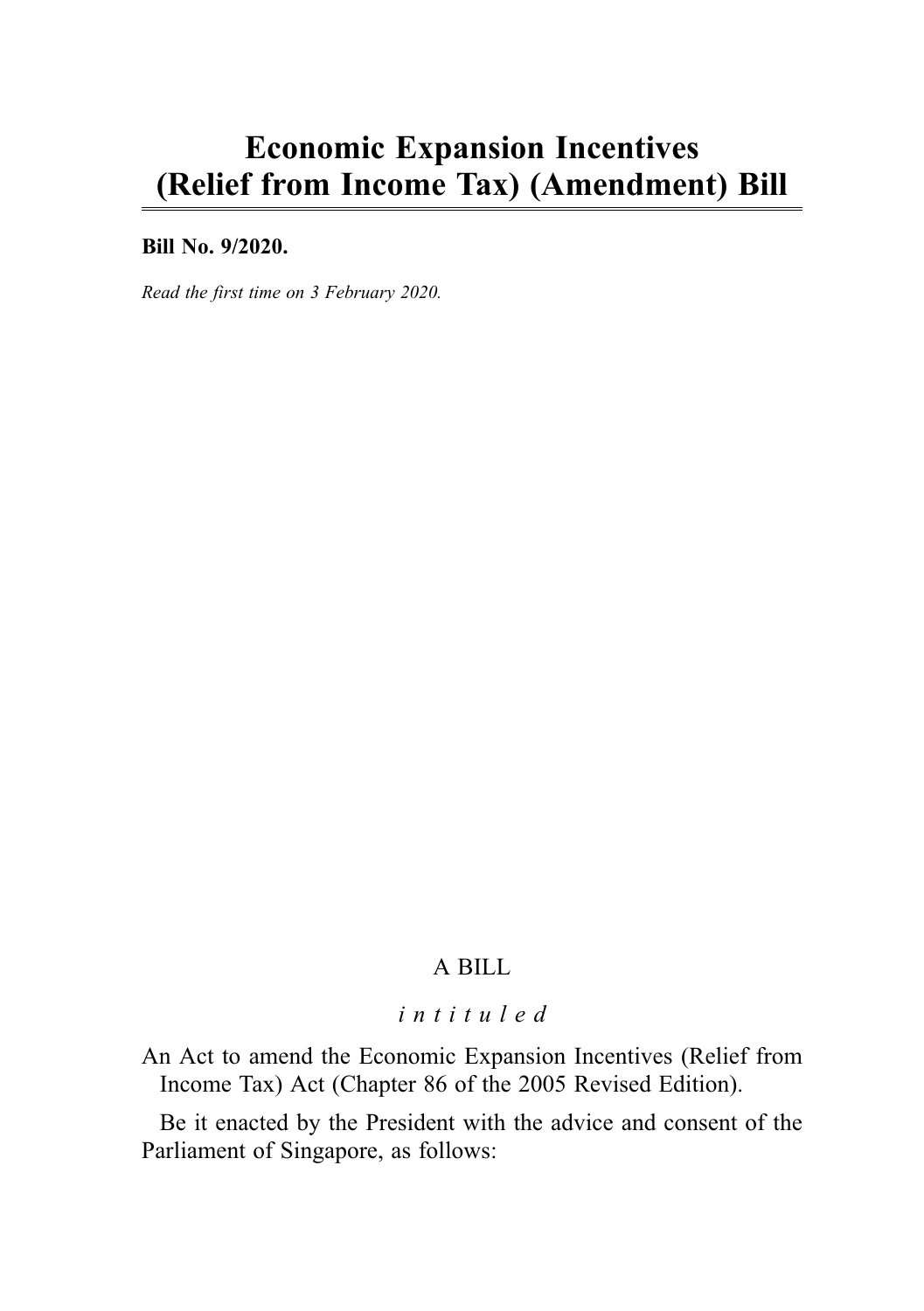# Short title and commencement

1. This Act is the Economic Expansion Incentives (Relief from Income Tax) (Amendment) Act 2020 and comes into operation on a date that the Minister appoints by notification in the Gazette.

# <sup>5</sup> Amendment of section 17

2. Section 17 of the Economic Expansion Incentives (Relief from Income Tax) Act (called in this Act the principal Act) is amended by inserting, immediately after the words "engaged in" in subsections (1), (1A), (5)(b) and (6)(c)(ii), the words "or desires to <sup>10</sup> engage in".

# Amendment of section 19J

3. Section 19J of the principal Act is amended —

- (a) by inserting, immediately after the words "engaged in" in subsection (1), the words ", or which desires to engage in,"; <sup>15</sup> and
	- (b) by inserting, immediately after the words "engaged in" in subsections  $(1A)$ ,  $(5)(b)$  and  $(5A)(c)(ii)$ , the words "or desires to engage in".

# New Part IV

<sup>20</sup> 4. The principal Act is amended by inserting, immediately after section 19P, the following Part:

#### "PART IV

### TRANSFER OF AWARDS

#### Interpretation of this Part

<sup>25</sup> 20. In this Part, unless the context otherwise requires —

"average corresponding income" means the average corresponding income mentioned in section 19J(6);

"development and expansion award" means an approval given by the Minister to a company under Part IIIB to be <sup>30</sup> a development and expansion company for a Part IIIB qualifying activity;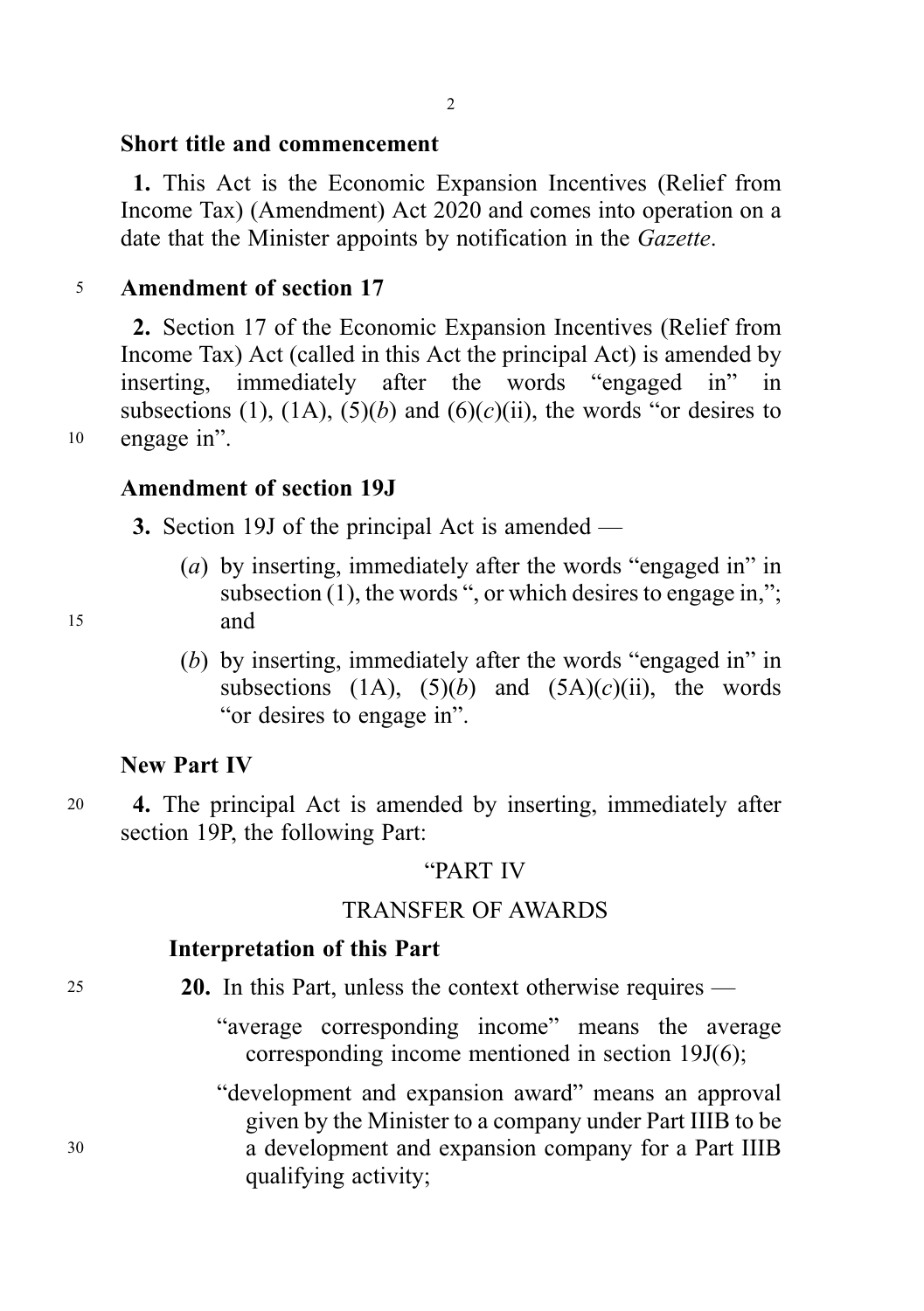- "development and expansion company" means a development and expansion company as defined in section 19I;
- "Part III commencement day", in relation to a Part III qualifying activity, has the meaning given to 5 "commencement day" in section 16;
- "Part III qualifying activity" means any qualifying activity as defined in section 16;
- "Part IIIB commencement day", in relation to a Part IIIB qualifying activity, has the meaning given to <sup>10</sup> "commencement day" in section 19I;

- "Part IIIB qualifying activity" means any qualifying activity as defined in section 19I;
- "pioneer industry award" means an approval given by the Minister to a company under Part II to be a pioneer 15 enterprise for a pioneer product;
- "pioneer service award" means an approval given by the Minister to a company under Part III to be a pioneer service company for a Part III qualifying activity;
- "pioneer service company" means a pioneer service <sup>20</sup> company as defined in section 16.

#### Application of this Part

21.—(1) This Part applies where, because of a transfer or proposed transfer to a company (called in this Part a transferee company) of any business of a pioneer enterprise, pioneer <sup>25</sup> service company or development and expansion company (called in this Part a transferor company) to which the transferor company's pioneer industry award, pioneer service award or development and expansion award (as the case may be)  $relates$  — 30

(a) a pioneer product under the pioneer industry award (called in this Part the subject product) is or will be produced by the transferee company instead of the transferor company;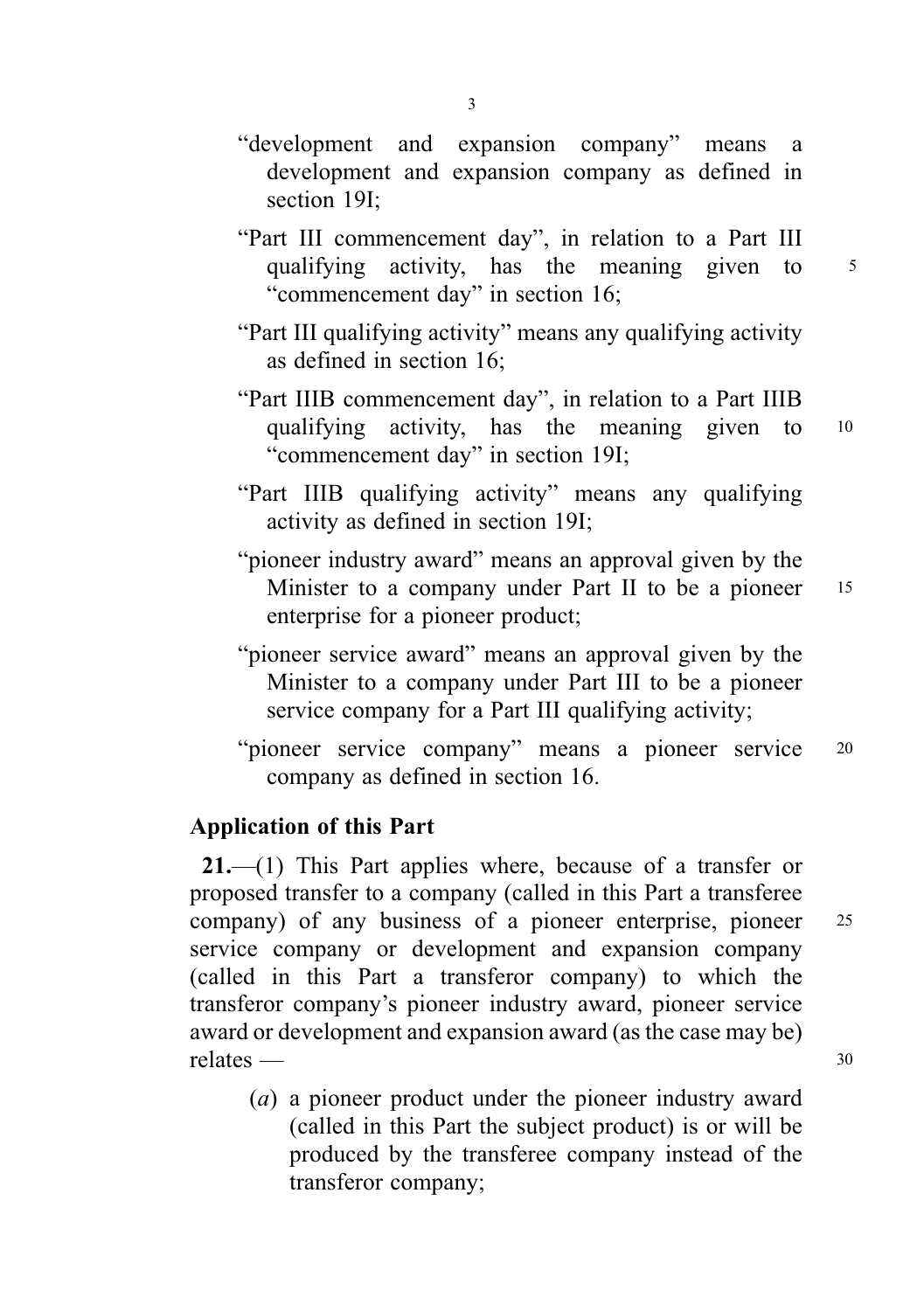- (b) a Part III qualifying activity under the pioneer service award (called in this Part the subject activity) is or will be engaged in by the transferee company instead of the transferor company; or
- <sup>5</sup> (c) a Part IIIB qualifying activity under the development and expansion award (also called in this Part the subject activity) is or will be engaged in by the transferee company instead of the transferor company.

<sup>10</sup> (2) In subsection (1), a transferee company includes a company that results from an amalgamation or merger involving the transferor company.

## Application for transfer of award

22.—(1) The transferor company may apply to the Minister to <sup>15</sup> transfer to the transferee company the whole or part of its pioneer industry award, pioneer service award or development and expansion award (called in this Part the subject award) that relates to the subject product or subject activity, as the case may be.

<sup>20</sup> (2) The application under subsection (1) must be made in writing, in the form and containing the particulars specified by the Minister.

> (3) The Minister may approve the application under subsection (1) if the Minister is satisfied that —

- <sup>25</sup> (a) because of a transfer or proposed transfer to the transferee company of any business of the transferor company to which the subject award relates, the transferee company instead of the transferor company is or will be producing the subject product, or is or <sup>30</sup> will be engaging in the subject activity; and
	- (b) it is in the public interest to approve the transfer.

(4) In approving an application under subsection (1), the Minister may —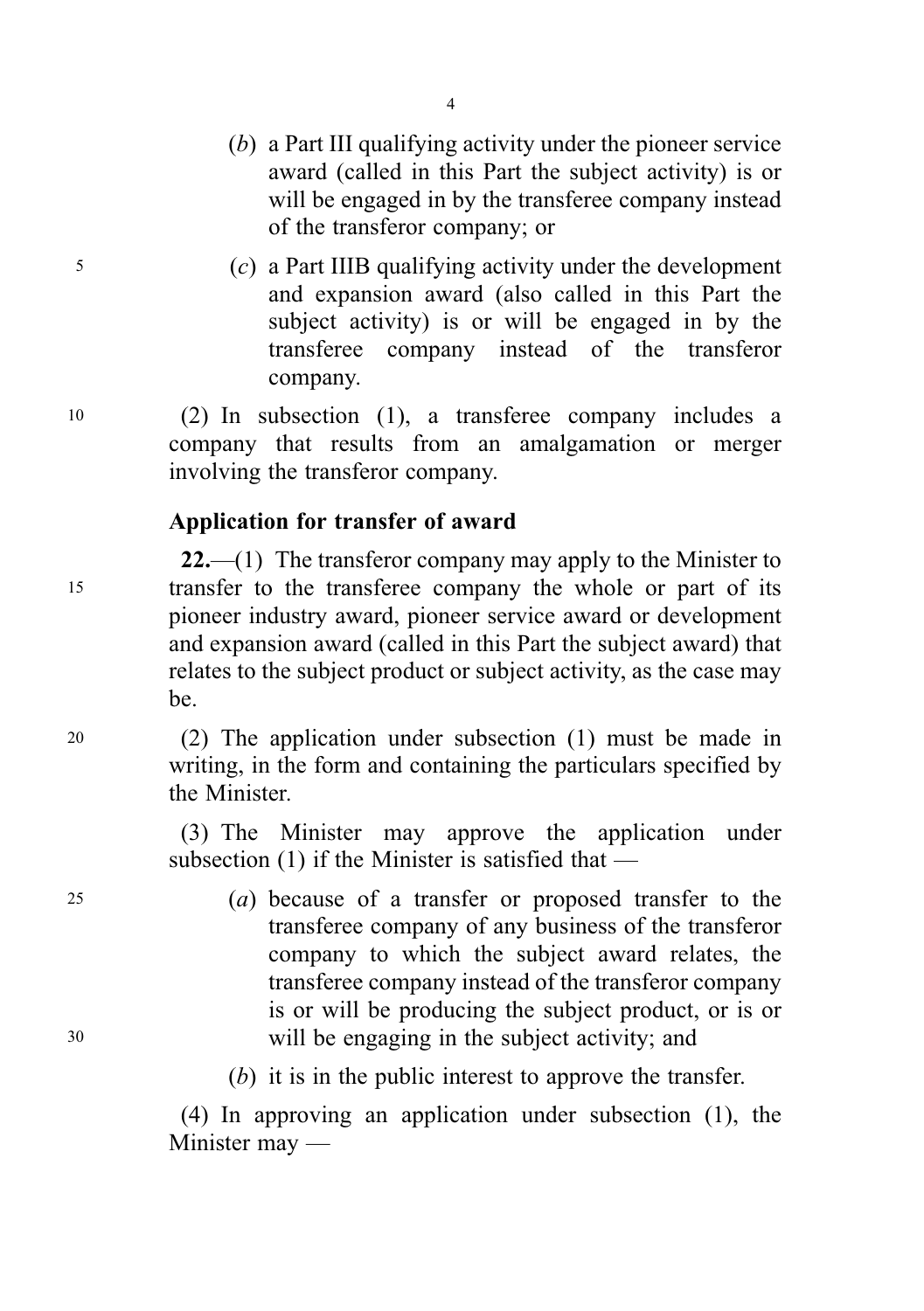- (a) impose on the transferee company as conditions of the subject award transferred to it any conditions that the Minister thinks fit, which may be the same as or different from the conditions imposed on the transferor company for the subject award; and  $5\frac{1}{2}$
- (b) add to the conditions, or vary or remove any conditions, imposed on the transferor company for the subject award that relates to any pioneer product, Part III qualifying activity or Part IIIB qualifying activity (as the case may be) under the subject award  $10$ that the transferor company continues to produce or engage in.

(5) In approving an application under subsection (1) that relates to a development and expansion award, the Minister may, despite section 19J(7), (8) and (9) — 15

- (a) specify an amount as the average corresponding income of the transferee company for the subject activity for the year of assessment for which the approval is given and subsequent years of assessment, which may be  $\sim$  20
	- (i) the average corresponding income of the transferor company for the subject activity immediately before the specified date mentioned in subsection  $(6)(a)$ ; or
	- (ii) any other amount that the Minister thinks fit; <sup>25</sup> and
- (b) substitute, with effect from the year of assessment for which the approval is given and subsequent years of assessment, the average corresponding income of the transferor company for any Part IIIB qualifying <sup>30</sup> activity under the subject award that it continues to engage in on or after the specified date mentioned in subsection  $(6)(a)$ , with any amount that the Minister thinks fit.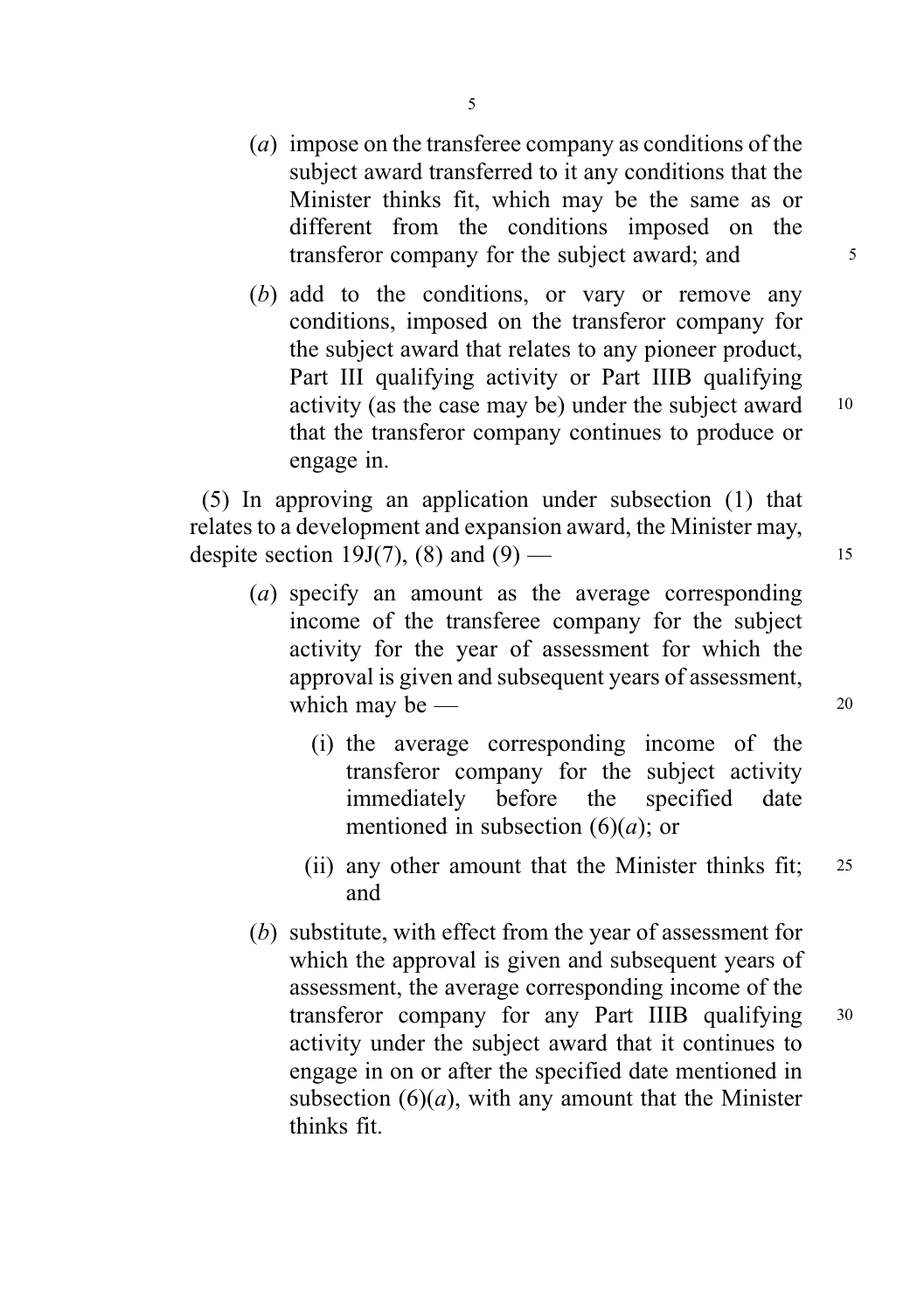(6) Where the Minister approves an application under subsection  $(1)$ , then —

- (a) on a date specified by the Minister (called in this Part the specified date), the transferor company ceases to <sup>5</sup> be, as the case may be —
	- (i) a pioneer enterprise for the subject product;
	- (ii) a pioneer service company for the subject activity; or
- (iii) a development and expansion company for the 10 subject activity;
- (b) starting on the specified date, the transferee company is treated as having been approved as a pioneer enterprise, a pioneer service company, or a development and expansion company for the <sup>15</sup> subject product or subject activity, as the case may be;
- (c) the transferee company's production day of the subject product, Part III commencement day of the subject activity, or Part IIIB commencement day of the subject activity (as the case may be) is the same as <sup>20</sup> that of the transferor company, for the purposes of determining the transferee company's tax relief period under Part II, III or IIIB;
- (d) where the subject award is a development and expansion award, the transferee company is treated <sup>25</sup> as having, for the purposes of section 19J(5E), (5EA), (5EB), (5EC) and (5F), the same concessionary rate of tax for each part of the tax relief period for its expansion income derived on or after the specified date from the subject activity, as that of the transferor <sup>30</sup> company had the transferor company remained a development and expansion company for the subject activity;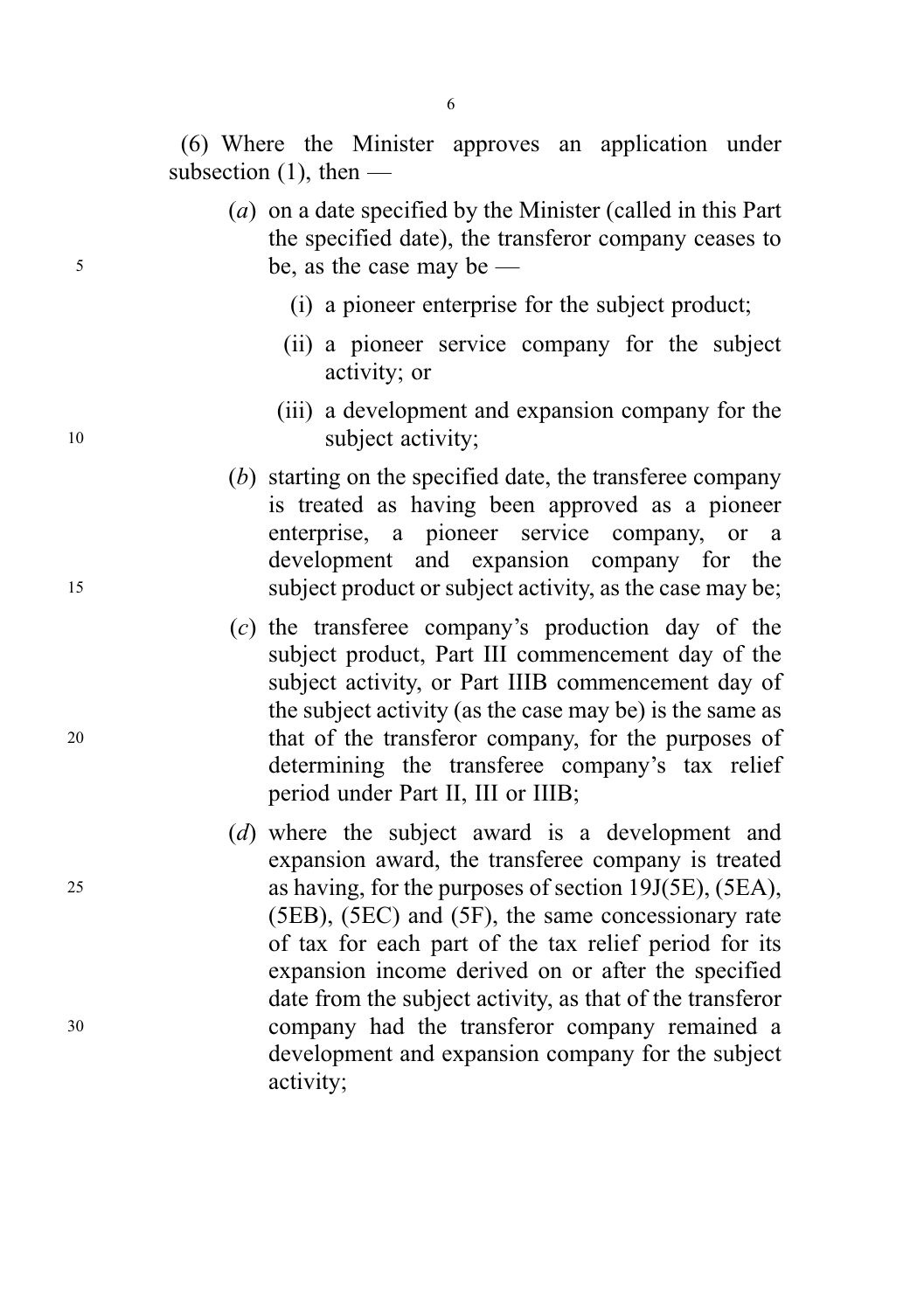- $(e)$  the Minister must
	- (i) amend the certificate for the subject award issued to the transferor company to remove the subject product or subject activity, as the case may be; or 5
	- (ii) cancel the certificate for the subject award if the transferor company no longer produces any pioneer product, or engages in any Part III qualifying activity or Part IIIB qualifying activity (as the case may be), specified in the <sup>10</sup> certificate; and
- (f) the Minister must issue a certificate to the transferee company for the subject award transferred to it for the subject product or subject activity (as the case may be) in accordance with section 23.

(7) The Minister may, instead of approving the application under subsection (1), require the transferee company to apply for a new pioneer industry award, pioneer service award or development and expansion award, as the case may be.

(8) To avoid doubt  $\sim$  20

- (a) the specified date may be the same as or different from the date on which the Minister approves the application; and
- (b) the tax relief in Part II, III or IIIB (as the case may be) does not apply to any income derived by the <sup>25</sup> transferee company before the specified date.

# Certificate for transferred awards

23.—(1) A certificate issued to a transferee company under section  $22(6)(f)$  must specify —

- (*a*) in the case of a pioneer industry award  $\frac{1}{2}$  30
	- (i) the subject product; and
	- (ii) the production day mentioned in section 22 $(6)(c)$ ;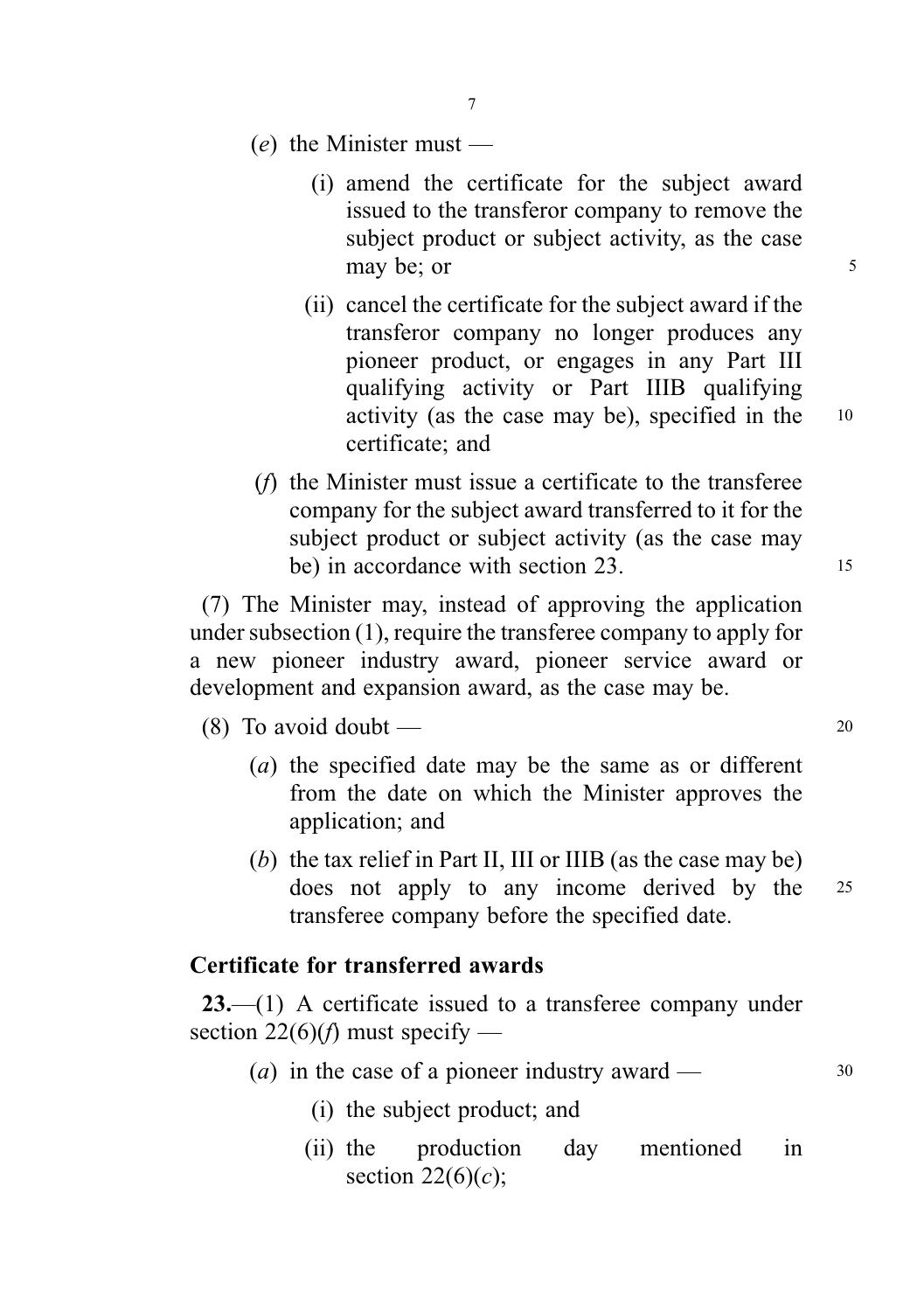- (b) in the case of a pioneer service award
	- (i) the subject activity; and
	- (ii) the Part III commencement day mentioned in section  $22(6)(c)$ ; or
- <sup>5</sup> (c) in the case of a development and expansion award
	- (i) the subject activity;
	- (ii) the Part IIIB commencement day mentioned in section  $22(6)(c)$ ; and
- (iii) the concessionary rate of tax to be levied for the 10 subject activity.

(2) Where the Minister approves an application under section 22(1) involving 2 or more pioneer products, 2 or more Part III qualifying activities or 2 or more Part IIIB qualifying activities (as the case may be), the Minister may issue a single <sup>15</sup> certificate to the transferee company in respect of those pioneer products, Part III qualifying activities or Part IIIB qualifying activities if —

- (a) the tax relief periods of the transferee company for all the pioneer products, Part III qualifying activities or <sup>20</sup> Part IIIB qualifying activities (as the case may be) expire on the same day; and
- (b) the Minister is satisfied that the transferee company is producing or will produce all the pioneer products, or is engaging in or will engage in all the Part III <sup>25</sup> qualifying activities or Part IIIB qualifying activities, as part of the same project.

(3) A certificate issued to a transferee company under section  $22(6)(f)$  is treated as a pioneer certificate, a certificate issued under section 17 or a certificate issued under section 19J, <sup>30</sup> as the case may be.".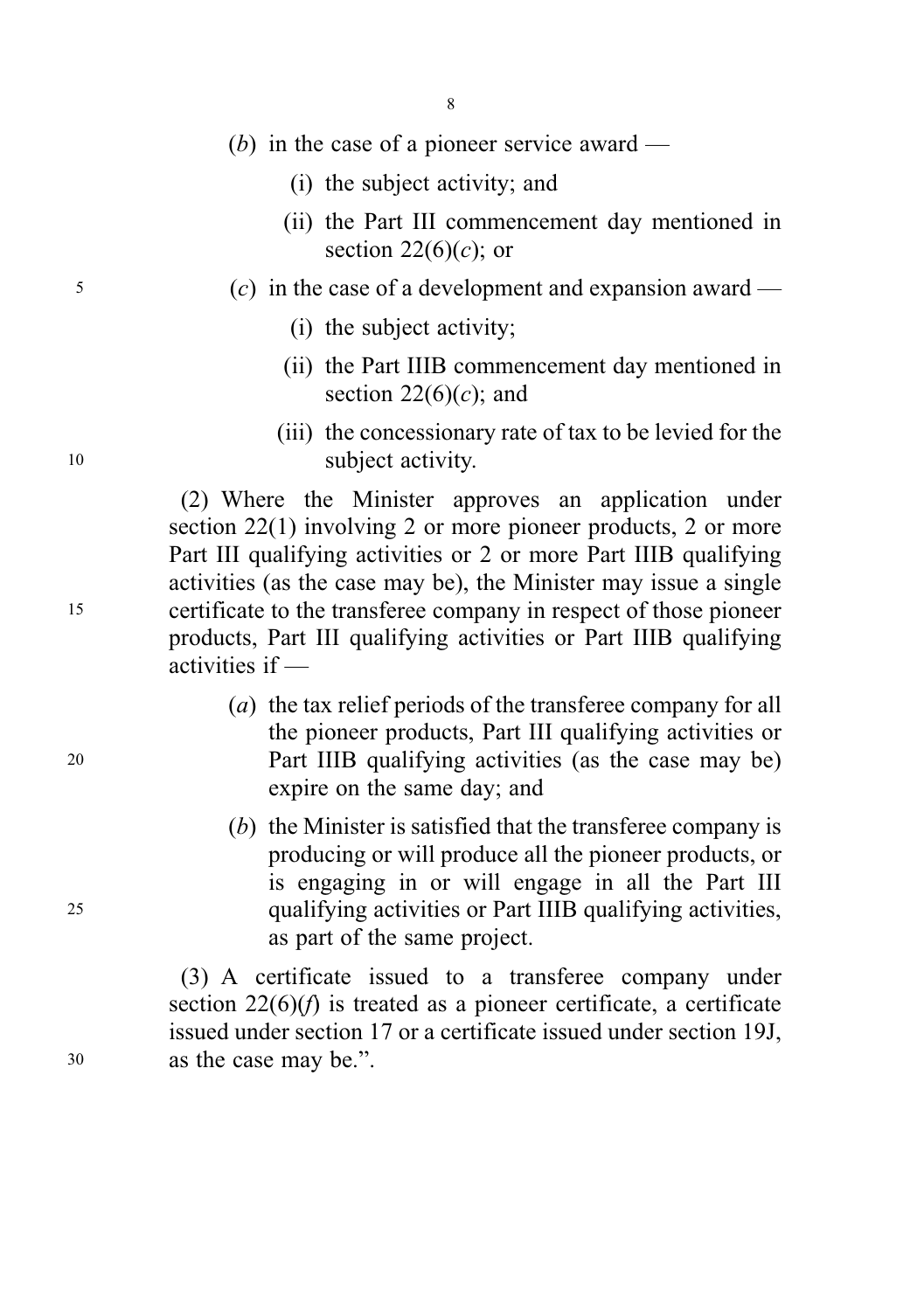#### Amendment of section 57

5. Section 57(1) of the principal Act is amended by deleting the words "desires to obtain" and substituting the words "has obtained, or desires to obtain,".

#### Amendment of section 66 <sup>5</sup>

- 6. Section 66 of the principal Act is amended
	- (a) by deleting the words "or 43ZH" in the definition of "concessionary income" in subsection (1) and substituting the words ", 43ZH or 43ZI";
	- (b) by inserting, immediately after the definition of 10 "construction operations" in subsection (1), the following definition:
		- " "corporate partnership" means a partnership, limited liability partnership or limited partnership comprising solely of partners <sup>15</sup> that are companies;";
	- (c) by deleting the words "or  $(g)$ " in paragraph  $(a)$  of the definition of "fixed capital expenditure" in subsection (1) and substituting the words ",  $(q)$  or  $(k)$ ";
	- (d) by deleting the words "or  $(i)$ " in paragraph (c) of the 20 definition of "fixed capital expenditure" in subsection (1) and substituting the words ",  $(i)$  or  $(k)$ ";
	- (e) by deleting the full-stop at the end of the definition of "space satellite" in subsection (1) and substituting a semi-colon, and by inserting immediately thereafter the 25 following definition:
		- " "submarine cable system" means a network of interconnected submarine cables, and includes its submarine landing terminating equipment, terrestrial or submarine optical fibre systems, <sup>30</sup> network equipment and any other equipment ancillary to the submarine cable system.";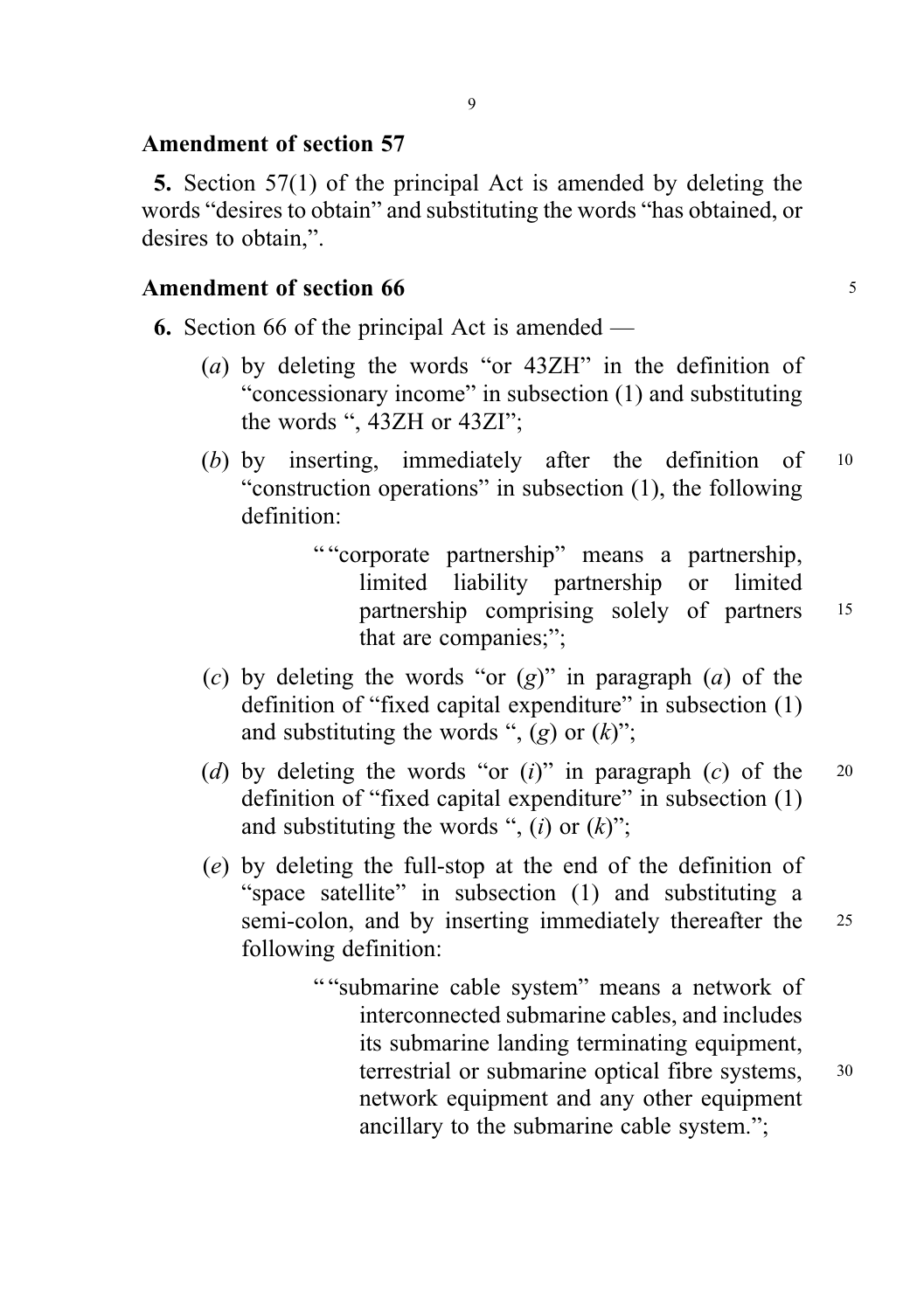- (f) by deleting the words "or  $(i)$ " in subsection  $(2)(c)$  and substituting the words ", (i) or  $(k)$ "; and
- $(g)$  by inserting, immediately after subsection (2), the following subsection:

<sup>5</sup> "(3) For the purposes of this Part, fixed capital expenditure incurred by a company in relation to a project under section  $67(1)(k)$  excludes any such expenditure to the extent that it is or is to be subsidised by grants or subsidies from the 10 Government or a statutory board.".

# New section 66A

7. The principal Act is amended by inserting, immediately after section 66, the following section:

# "Application of Parts X and XIV and section 3 in relation <sup>15</sup> to corporate partnerships and partners of corporate partnerships

66A.—(1) Regulations may be made under section 102(1) to apply the provisions of Parts X and XIV and section 3 (called in this section the applied provisions) for the following purposes:

- <sup>20</sup> (a) to enable an investment allowance to be given to a corporate partnership;
	- (b) to apportion the investment allowance given to the corporate partnership to its partners.

(2) Without limiting section 102(1), the regulations mentioned <sup>25</sup> in subsection (1) may make provision —

- (a) to make any modification to any of the applied provisions that is necessary or expedient for the purposes mentioned in subsection (1);
- (b) to specify the circumstances under which a corporate <sup>30</sup> partnership is considered to have sold, leased out or otherwise disposed of any assets in respect of which an investment allowance has been given; and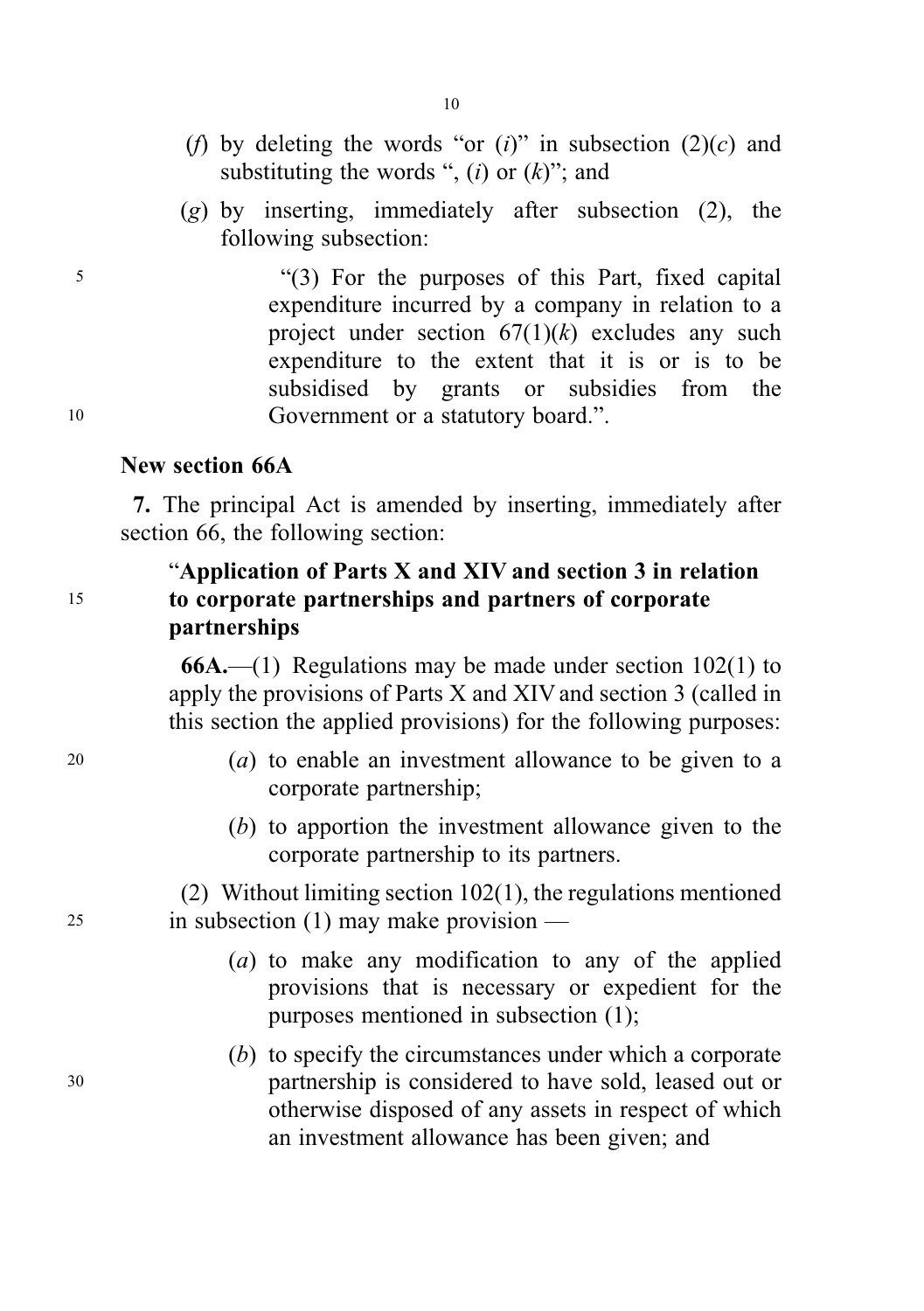(c) for the recovery of an investment allowance given to a corporate partnership from its partners, and the waiver of any liability of a partner to repay any part of the investment allowance.".

# Amendment of section 67 <sup>5</sup>

8. Section 67 of the principal Act is amended —

- (a) by deleting the word "or" at the end of subsection  $(1)(i)$ ;
- (b) by deleting the comma at the end of paragraph (j) of subsection (1) and substituting the word "; or", and by inserting immediately thereafter the following paragraph: 10
	- " $(k)$  for the construction and operation by the company of any submarine cable system with one or more landing stations in Singapore, and any such landing station,";
- (c) by deleting the words "or  $(i)$ " in subsection (3) and 15 substituting the words ", (i) or  $(k)$ "; and
- (d) by inserting, immediately after subsection (8), the following subsection:

"(9) Approval under this section may only be granted during the period between 20 February <sup>20</sup> 2018 and 31 December 2023 (both dates inclusive) to a company in respect of any fixed capital expenditure incurred by the company on or after 20 February 2018 on a submarine cable system or a landing station mentioned in subsection  $(1)(k)$ , for a 25 project under that subsection.".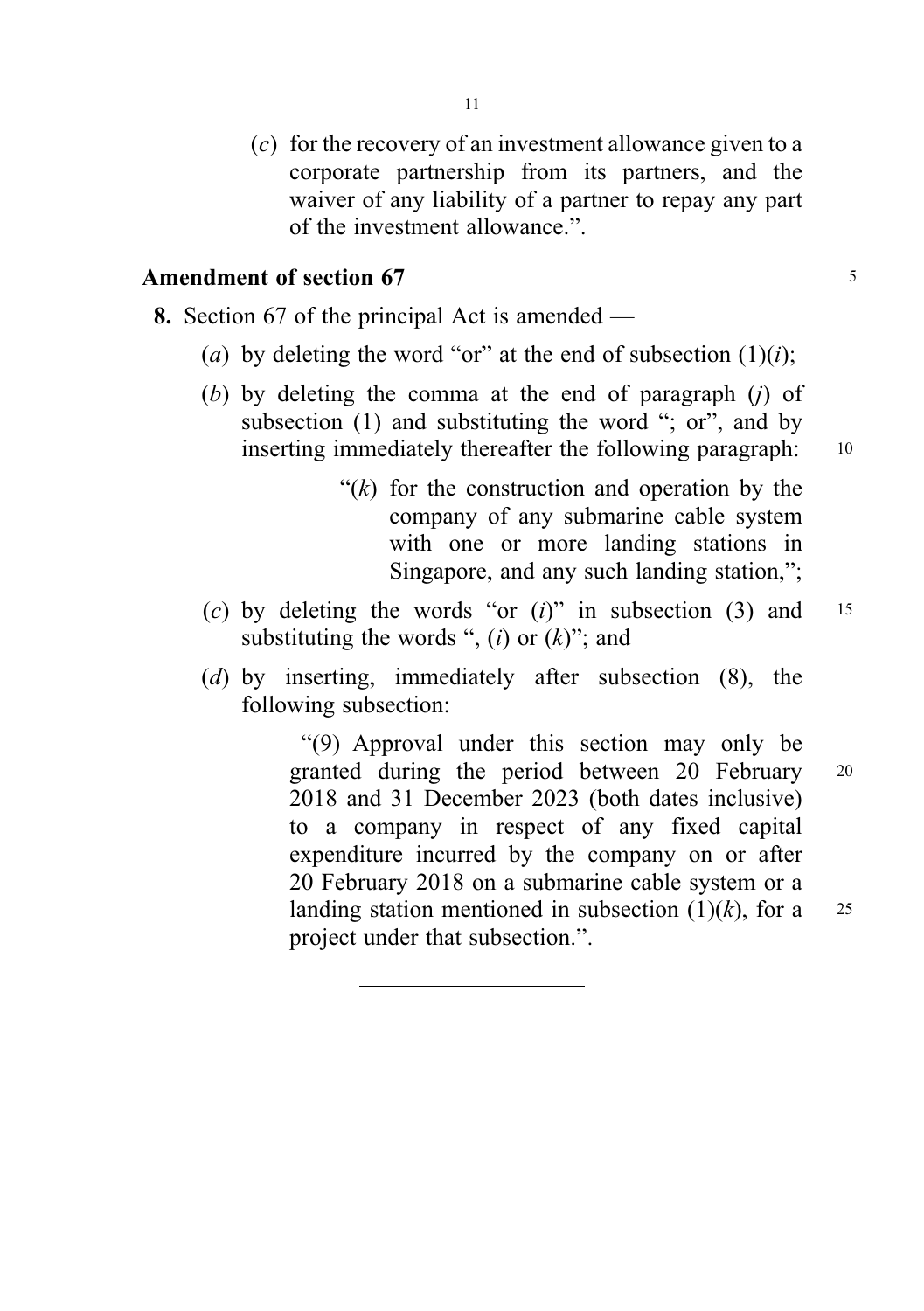#### EXPLANATORY STATEMENT

This Bill seeks to amend the Economic Expansion Incentives (Relief from Income Tax) Act (Cap. 86) for the following main purposes:

- (a) to enable an approval given by the Minister responsible for the administration of this Act (the Minister) to a company under Part II, III or IIIB to be transferred from one company to another;
- (b) to enable investment allowances under Part X to be given to a company that incurs fixed capital expenditure in carrying out a project for the construction and operation of a submarine cable system with one or more landing stations in Singapore, and any such landing station;
- (c) to enable regulations to be made under section  $102(1)$  to apply the provisions of Parts X and XIV and section 3 to enable an investment allowance to be given to a corporate partnership, and to apportion the investment allowance given to the corporate partnership to its partners.

Clause 1 relates to the short title and commencement.

Clause 2 amends section 17 to clarify that a company may apply for and be granted approval as a pioneer service company for any qualifying activity under Part III before it begins engaging in that qualifying activity.

Clause 3 amends section 19J to clarify that a company may apply for and be granted approval as a development and expansion company for any qualifying activity under Part IIIB before it begins engaging in that qualifying activity.

Clause 4 inserts a new Part IV to enable an approval given by the Minister to a company —

- (a) under Part II to be a pioneer enterprise for a pioneer product (defined as a "pioneer industry award");
- (b) under Part III to be a pioneer service company for a qualifying activity under that Part (defined as a "pioneer service award"); and
- (c) under Part IIIB to be a development and expansion company for a qualifying activity under that Part (defined as a "development and expansion award"),

to be transferred from the company (the transferor company) to another company (the transferee company).

The new section 22 provides that the Minister may approve an application by a transferor company seeking to transfer the whole or part of its pioneer industry award, pioneer service award or development and expansion award (the subject award) if the Minister is satisfied that —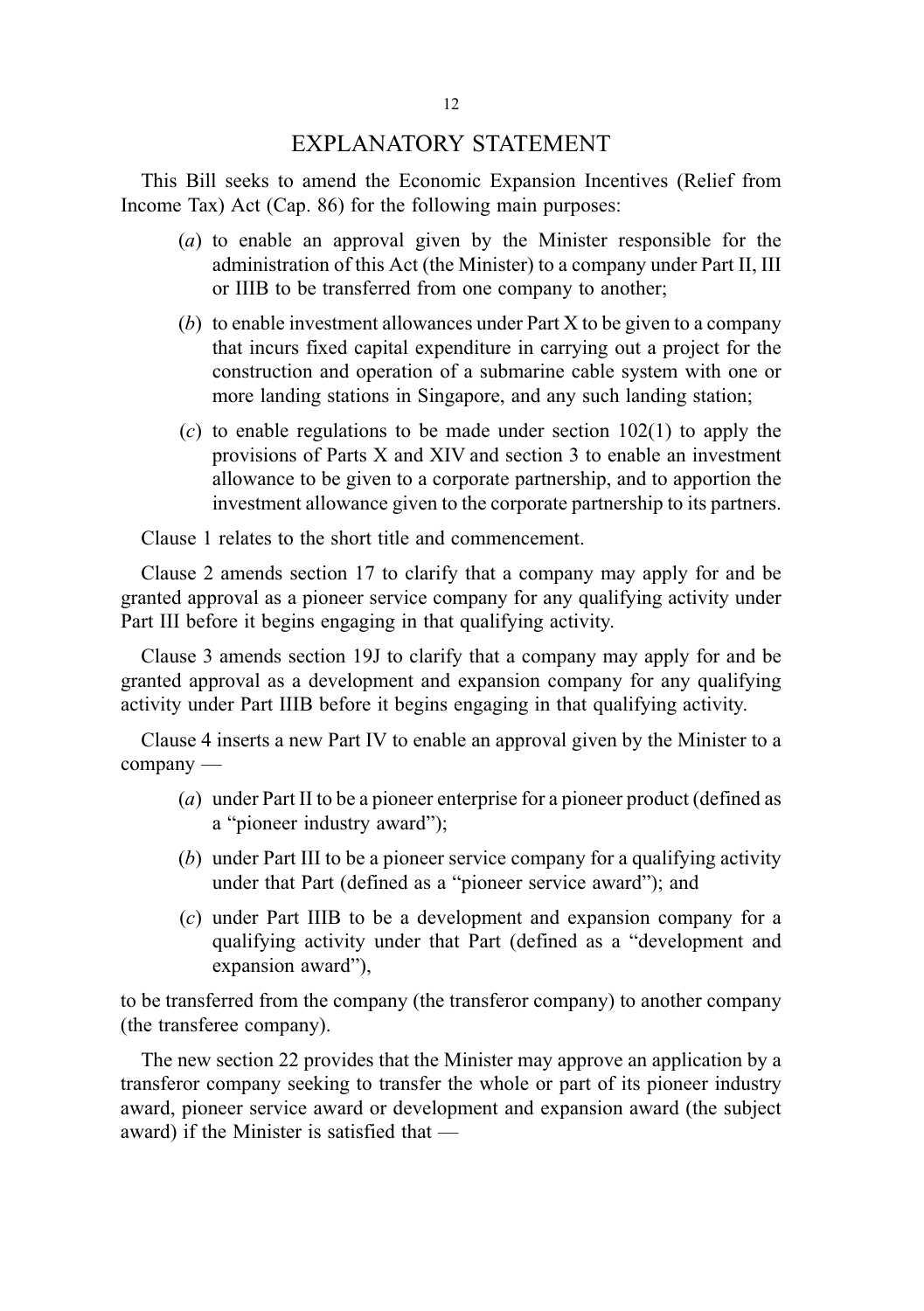- (a) because of a transfer or proposed transfer of any business of the transferor company to which the subject award relates, the transferee company instead of the transferor company is or will be producing, or is or will be engaging in, the pioneer product under the pioneer industry award (the subject product), the qualifying activity under Part III under the pioneer service award (the subject activity), or the qualifying activity under Part IIIB under the development and expansion award (the subject activity); and
- (b) it is in the public interest to approve the transfer.

In approving an application under the new section 22, the Minister may impose on the transferee company as conditions of the award given to it any conditions that the Minister thinks fit, which may be the same as or different from the conditions imposed on the transferor company for the subject award. If the transferor company continues to produce any pioneer product or continues to engage in any qualifying activity under Part III or IIIB under the subject award, the Minister may also add to the conditions, or vary or remove any condition, imposed on the transferor company for the subject award.

In approving an application that relates to a development and expansion award, the Minister may, despite section 19J(7), (8) and (9) —

- (a) specify an amount as the average corresponding income of the transferee company for the subject activity for the year of assessment for which the approval is given and subsequent years of assessment. which may be —
	- (i) the average corresponding income of the transferor company for the subject activity immediately before a date specified by the Minister when approving the application (the specified date); or
	- (ii) any other amount that the Minister thinks fit; and
- (b) substitute, with effect from the year of assessment for which the approval is given and subsequent years of assessment, the average corresponding income of the transferor company for any Part IIIB qualifying activity under the subject award that it continues to engage in on or after the specified date mentioned in the new section  $22(6)(a)$ , with any amount that the Minister thinks fit.

The new section 22(6) sets out various consequences arising from an approval of the application by the Minister. In effect, the transferee company steps into the shoes of the transferor company for the remainder of the tax relief period for the subject award that is transferred to the transferee company. The new section 22(6) also requires the Minister to amend or cancel the certificate issued to the transferor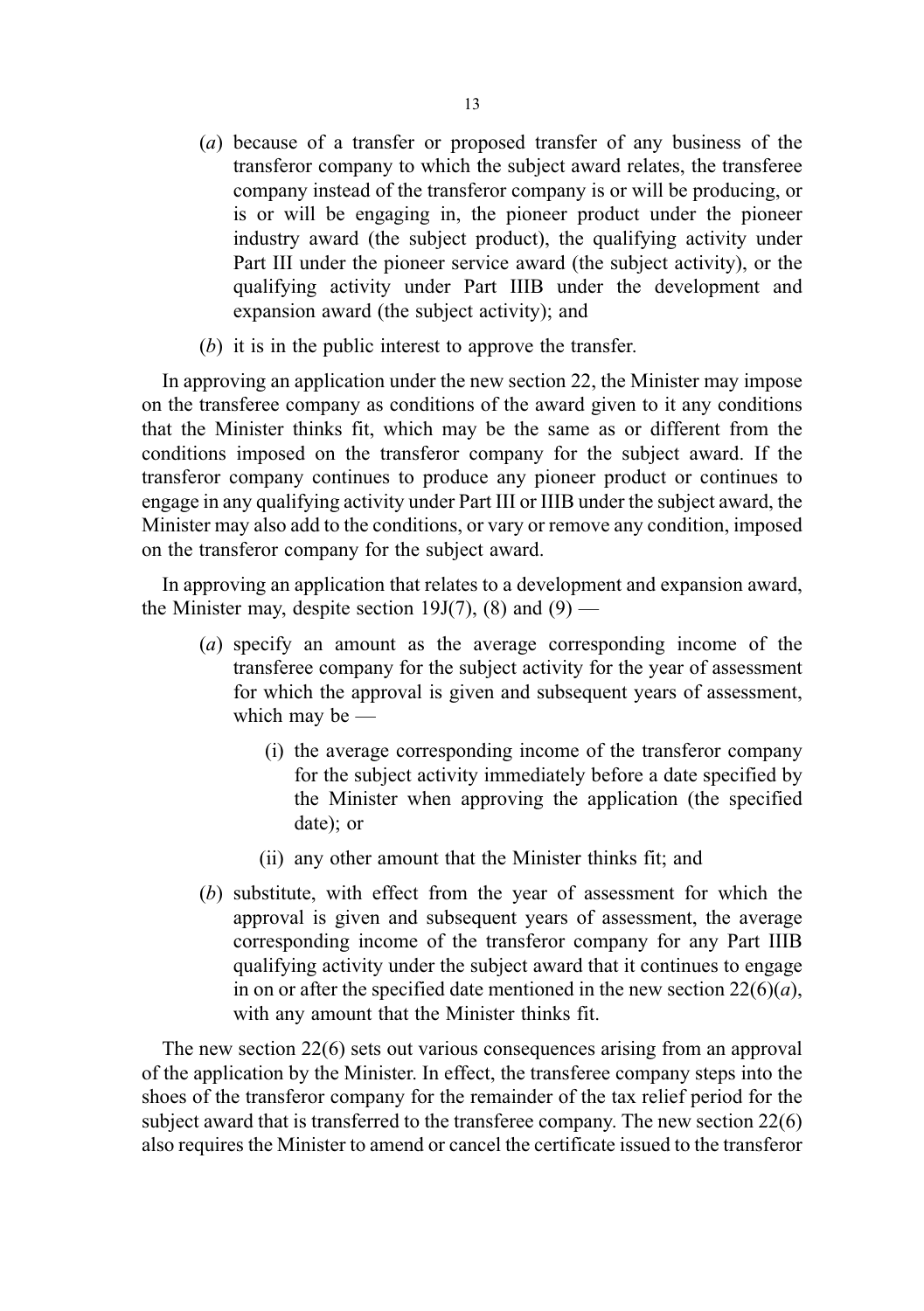company for the subject award as is necessary, and issue a certificate to the transferee company for the subject award transferred to it.

In addition, the new section 22(7) enables the Minister to require the transferee company to apply for a new pioneer industry award, pioneer service award or development and expansion award (as the case may be) instead of approving the application.

The new section 23 sets out the matters that must be specified in the certificate issued to the transferee company under the new section 22, and the circumstances under which the Minister may issue a single certificate to the transferee company where the Minister approves an application involving 2 or more pioneer products, or 2 or more qualifying activities under Part III or IIIB, as the case may be.

Clause 5 amends section 57 to clarify that a company that has obtained a loan of not less than \$20 million from a non-resident person by means of an agreement under which credit facilities are granted for the purchase of productive equipment for the purposes of its trade or business, may apply to the Minister for that loan to be approved as an approved foreign loan. Currently, section 57 provides that a company that desires to obtain such a loan may make the application.

Clause 6 amends section 66 to insert new definitions of "corporate partnership" and "submarine cable system", and to make amendments that are consequential to the amendment of section 67 by clause 8.

Clause 7 inserts a new section 66A to enable regulations to be made under section 102(1) to apply the provisions of Parts X and XIV and section 3 for the following purposes:

- (a) to enable an investment allowance to be given to a corporate partnership;
- (b) to apportion the investment allowance given to the corporate partnership to its partners.

The new section 66A also specifies a non-exhaustive list of matters that may be provided for under the regulations.

Clause 8 amends section 67 to enable investment allowances to be given to a company that proposes to carry out a project for the construction and operation by the company of any submarine cable system with one or more landing stations in Singapore, and any such landing station. Approval of the investment allowance may only be granted during the period between 20 February 2018 and 31 December 2023 (both dates inclusive) to a company in respect of any fixed capital expenditure incurred by the company on or after 20 February 2018 on a submarine cable system, or a landing station of that submarine cable system in Singapore, for such a project.